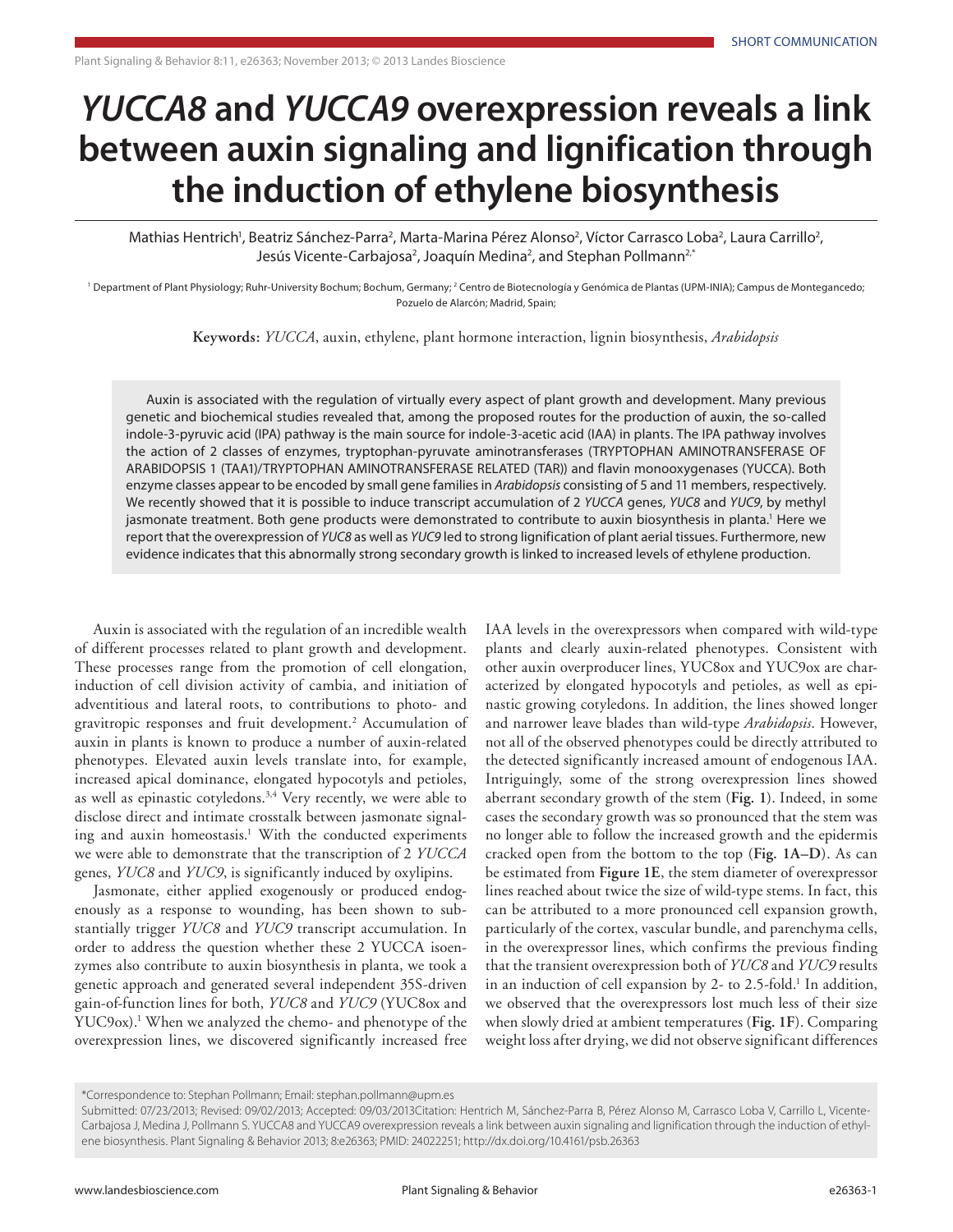

**Figure 1.** Phenotype of 10- to 12-week-old *YUC8* and *YUC9* overexpression lines. (**A**–**D**) Both the YUC8ox and YUC9ox lines show strong secondary growth. In some cases, the epidermis cannot follow the increased radial growth and cracks open. (**E**) Compared with wild-type *Arabidopsis* (left), stem cross sections of YUC8ox and YUC9ox (right) show a substantially bigger diameter. (**F**) Dried at ambient temperatures, the overexpressors (right) lose less size than the wild type (left). (**G**–**I**) Qualitative phloroglucinol stain for lignin levels in wild-type (left) and *YUC8* and *YUC9* overexpression lines (right). The images show either YUC8ox or YUC9ox lines, since the phenotypes evoked by the 35S-driven constitutive overexpression of either of the genes are similar.

between overexpressor lines and wild type, pointing out that the examined lines lost the same amount of water by vaporization. Remarkably, the fresh weight of the YUC8ox and YUC9ox lines  $(2.51 \pm 0.05 \text{ g})$  was only slightly higher than that of the wild type  $(2.24 \pm 0.03 \text{ g})$ . Nevertheless, shrinkage of the YUC8ox and YUC9ox lines was apparently reduced relative to wild-type *Arabidopsis*.

Mechanical strength and plasticity of plants is to a great extent attributed to their cell walls. Cell walls are multilayered structures unique to plants that surround every cell providing sufficient rigidity to counteract the turgor pressure.<sup>5</sup> The biosynthesis of this extracellular matrix that constitutes the boundary of the cell is a highly complex process that requires multiple coordinated enzymatic reaction steps.6 With respect to the described findings, we hypothesized that increased disposal of stabilizing biopolymers, e.g., lignin and embedded cellulosic compounds, in the secondary cell walls is likely to be the causal link for the

abnormal phenotype of the overexpression lines relative to the wild type. Staining of various plant parts using phloroglucinol in the presence of alcohol and HCl,<sup>7</sup> in fact, confirmed this hypothesis and revealed a substantially increased degree of lignification in YUC8ox and YUC9ox lines in comparison to the wild-type controls (**Fig. 1G-I**).

Both plant development and plant stress responses can be regulated by the mutual interoperability and congruence of plant hormones, a concept that is widely accepted. Various examples for the crosstalk between phytohormones and the underlying molecular bases can be found in the literature.<sup>8-11</sup> For example, secondary plant growth can be stimulated by the interplay of auxin and strigolactone signaling, which seem to steer cambial activity.<sup>12</sup> However, ethylene signaling is also assumed to contribute to radial (horizontal) growth by modulating vascular cell division.<sup>13</sup>

The stimulation of ethylene emission from plant tissues by exogenously applied as well as endogenously produced auxin is a well-established phenomenon.<sup>14,15</sup> Ethylene, for its part, also affects auxin biosynthesis and transport-dependent local auxin distribution.<sup>16</sup> Remarkably, recent findings significantly augmented the current insight into this intimate relationship between auxin and ethylene biosynthesis. Auxin and ethylene production are metabolically linked by a pyridoxal-phosphatedependent aminotransferase, REVERSAL OF *sav3* PHENOTYPE (VAS1), that catalyzes the transamination of IPA to l-tryptophan and 2-oxo-4-methylthiobutyric acid, specifically using methionine as the amino donor. Given that *vas1* accumulates more auxin and 1-aminocyclopropane-1-carboxylate (ACC) under normal growth conditions, VAS1 seemingly controls the amounts of these 2 plant hormones.17 Overall, it seems as if there is a circle of mutual activation and a tight metabolic

link between the 2 plant hormonal pathways. Most relevant for our experiments, however, was the discovery that overproduction of IAA in transgenic plants induces the concomitant overproduction of ethylene.15 To examine whether YUC8- and YUC9 mediated IAA overproduction also affects ethylene biosynthesis, we tested the primary root growth inhibition by an ethylene biosynthesis inhibitor, 2-aminoisobutyric acid (AIB), in wild type and YUC8ox and YUC9ox lines (**Fig. 2**). Although higher concentrations of AIB ultimately suppressed primary root growth in wild-type *Arabidopsis* as well as YUC8ox and YUC9ox, the 2 overexpression lines clearly showed hyposensitivity toward AIB, pointing toward an increased resistance that is mediated by the stimulated formation of ethylene. This result was confirmed by quantitative transcript analyses, which highlighted transcript accumulation of a number of ethylene biosynthesis- and signaling-related genes in YUC9ox (**Table 1**). Hence, we conclude that *YUC8* and *YUC9* overexpression-mediated overproduction of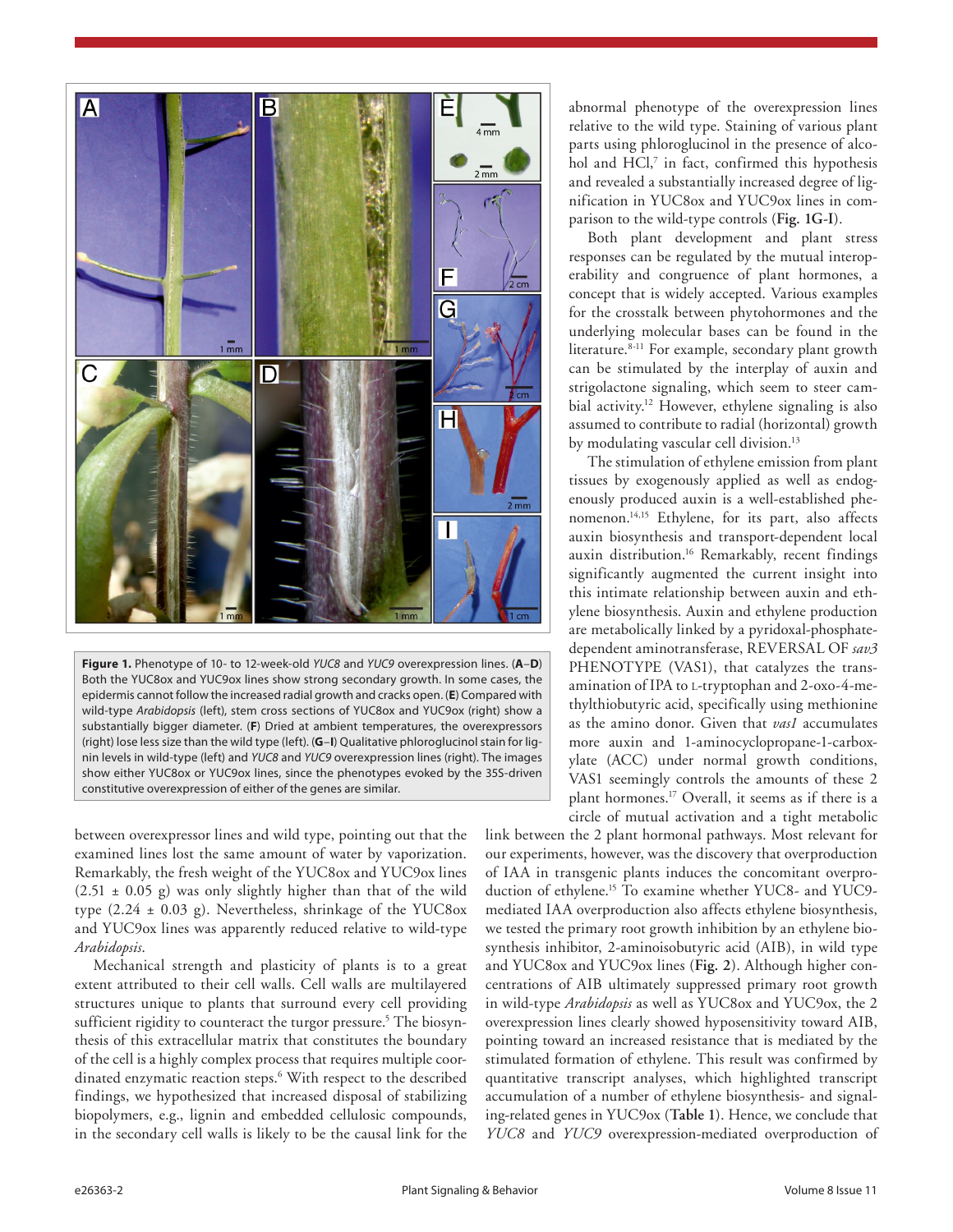IAA, in turn, triggers the induction of ethylene production and signaling, which in combination stimulates secondary growth and deposition of lignin into the cell walls.

Having in mind that jasmonates are capable of inducing the accumulation of *YUC8* and *YUC9* transcripts,<sup>1</sup> thus being probably the initiator of a jasmonate/auxin/ethylene cascade, there is already evidence that coaction of ethylene and jasmonate is integrated through the ethylene-stabilized transcription factors EIN3 and EIL1, which physically interact with JASMONATE-ZIM-domain (JAZ) proteins to repress EIN3/EIL1.<sup>18</sup> This leads to the emergence of a picture in which all 3 plant hormone signaling pathways may contribute to the stimulation of lignification in the overexpression lines.

There is mounting evidence that changes in lignification are linked to various plant hormone actions.19 For instances, the cellulose synthase mutant *cev1* and the V-type ATPase mutant *vha-a3* show ectopic lignification alongside with increased levels of JA-regulated genes and JA-precursors.20,21 In *vha-a3*, the AtMYB61 transcription factor<sup>22</sup> appears to be misexpressed and suppression of *AtMYB61* can restore the mutant phenotype. It is therefore possible that JA signaling is linked to lignin biosynthesis through the transcriptional regulation of *AtMYB61*. In addition, it has been shown that another MYB-type transcription factor, *AtMYB32*, is largely upregulated by IAA,<sup>23</sup> while the KNOX gene family transcription factor *BREVIPEDICELLUS* (*BP*) that negatively regulates lignin biosynthesis is effectively repressed by IAA.<sup>24</sup> Finally, also ethylene has been associated with the regulation of lignin biosynthesis. Characterization of a mutant in the chitinase-like protein *At*CTL1, *elp1*, revealed that the phenotype of the mutant was due to the ectopic deposition of lignin and increased ethylene production.25 A similar lignin

| <b>Table 1.</b> Ethylene biosynthesis and signaling components significantly |
|------------------------------------------------------------------------------|
| affected in their expression in the YUC9 overexpression line                 |

| Name                                       | Gene ID   | $p$ -value | Fold   |  |
|--------------------------------------------|-----------|------------|--------|--|
| <b>Ethylene biosynthesis-related genes</b> |           |            |        |  |
| ACS4                                       | At2g22810 | 6.18E-03   | $+1.5$ |  |
| ACS8                                       | At4g37770 | 3.37E-06   | $+1.9$ |  |
| ACS11                                      | At4q08040 | 4.47E-02   | $+1.6$ |  |
| ACO1                                       | At2q19590 | 4.10E-02   | $+1.3$ |  |
| ACO <sub>4</sub>                           | At1q05010 | 5.89E-03   | $+1.3$ |  |
| ACO-like                                   | At5q43440 | 1.01E-03   | $+1.5$ |  |
| <b>Ethylene signaling-related genes</b>    |           |            |        |  |
| EIL1                                       | At2q27050 | 2.72E-03   | $+1.4$ |  |
| EIN <sub>3</sub>                           | At3q20770 | 1.19E-02   | $+1.3$ |  |
| ETR <sub>2</sub>                           | At3q23150 | 1.61E-03   | $+1.5$ |  |
| ESE3                                       | At5q25190 | 4.50E-04   | $+2.1$ |  |
| <b>ERF-like</b>                            | At5q61590 | 2.50E-07   | $+2.8$ |  |





deposition phenotype has also been found in mutants of 2 leucinerich-repeat receptor-like kinases, which seemingly link cell wall biosynthesis with ACC activity in *Arabidopsis*. 26 Consistent with these circumstantial evidences, the transcription of *AtMYB61* and *AtMYB32* responds to both IAA and methyl jasmonate treatment, while *BP* additionally also responds to ACC treatment in a transient manner (http://jsp.weigelworld.org/expviz/expviz.jsp). Although the underlying molecular mechanisms for the crossregulation of these transcription factors is largely unknown, it may be reasonable to think that their coordinated expression, orchestrated by the 3 plant hormones, is a possible determinant to regulate lignin formation. How *At*CTL1 and the 2 receptorlike kinases feed into this picture remains, however, uncertain. So far, there is only indication that their mutation translates into altered lignin deposition and the concomitant increase of ethylene and ACC levels, respectively. Changes in the transcript profiles of both YUC8ox and YUC9ox have not yet been assessed, and nothing is known about the differential regulation of lignin synthesis-related genes in these mutants. It will be interesting to determine the molecular bases for the increased strong secondary growth and aberrant lignin deposition in YUC8ox and YUC9ox.

## **Disclosure of Potential Conflicts of Interest**

No potential conflicts of interest were disclosed.

## **Acknowledgments**

Support for this research was provided to SP by DFG grant SFB480-A10, MICINN grant BFU2011-25925, Marie-Curie grant FP7-PEOPLE-CIG-2011-303744, and a grant of the Ruhr-University Bochum (RUB) to promote young academics. MH was supported by a fellowship from the German National Academic Foundation and a membership of the Research School of the RUB.